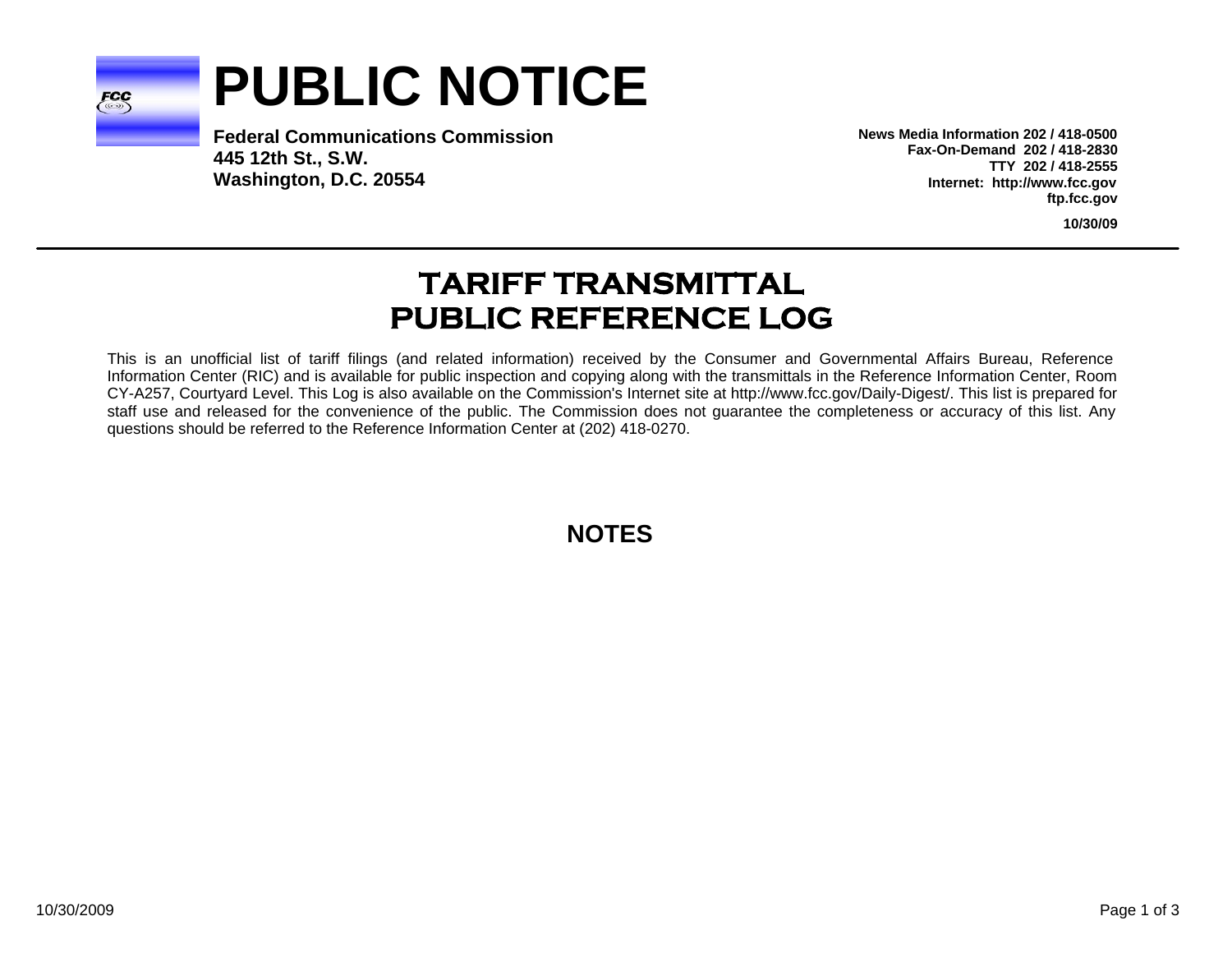## **PUBLIC REFERENCE LOG:10/27/2009**

### **Dominant**

| <b>ISSUED</b> | CARRIER                                  | FILING # TRANS # FCC # |     | EFF DATE # DISKS # CDS # PAGES NTC 61.38 61.49 PUS PET DUE S. P. # |         |  |     |  |
|---------------|------------------------------------------|------------------------|-----|--------------------------------------------------------------------|---------|--|-----|--|
|               | 10/20/2009 VERIZON TELEPHONE COMPANIES   |                        | N/A |                                                                    | 1 1 0 0 |  | JWL |  |
|               | <b>SYNOPSIS</b><br>Verizon TRP - revised |                        |     |                                                                    |         |  |     |  |

#### **Non Dominant**

| <b>ISSUED</b> | <b>CARRIER</b>                    | FILING # TRANS # FCC # |  | EFF DATE # DISKS # CDS # PAGES NTC 61.38 61.49 PUS PET DUE S. P. # |          |             |      |  |
|---------------|-----------------------------------|------------------------|--|--------------------------------------------------------------------|----------|-------------|------|--|
|               | 10/26/2009 360NETWORKS (USA) INC. |                        |  | 10/27/2009 1                                                       | $\sim$ 1 | $0\qquad 0$ | LJB. |  |
|               |                                   |                        |  |                                                                    |          |             |      |  |
|               | <b>SYNOPSIS</b>                   |                        |  |                                                                    |          |             |      |  |

| <b>ISSUED CARRIER</b>             | FILING # TRANS # FCC # |            | EFF DATE # DISKS # CDS # PAGES NTC 61.38 61.49 PUS PET DUE S. P. # |  |              |     |      |  |
|-----------------------------------|------------------------|------------|--------------------------------------------------------------------|--|--------------|-----|------|--|
| 10/08/2009 AMERICATEL CORPORATION |                        | $\sqrt{2}$ | 10/09/2009 1                                                       |  | $\mathbf{U}$ | - 0 | LJB. |  |
| <b>SYNOPSIS</b>                   |                        |            |                                                                    |  |              |     |      |  |

| ISSUED CARRIER                                  | FILING # TRANS # FCC # |  | EFF DATE # DISKS # CDS # PAGES NTC $61.38$ 61.49 PUS PET DUE S. P. # |  |         |  |
|-------------------------------------------------|------------------------|--|----------------------------------------------------------------------|--|---------|--|
| 10/15/2009 COMCAST BUSINESS COMMUNICATIONS, LLC |                        |  | 10/16/2009 1                                                         |  | 0 0 LJB |  |

SYNOPSIS